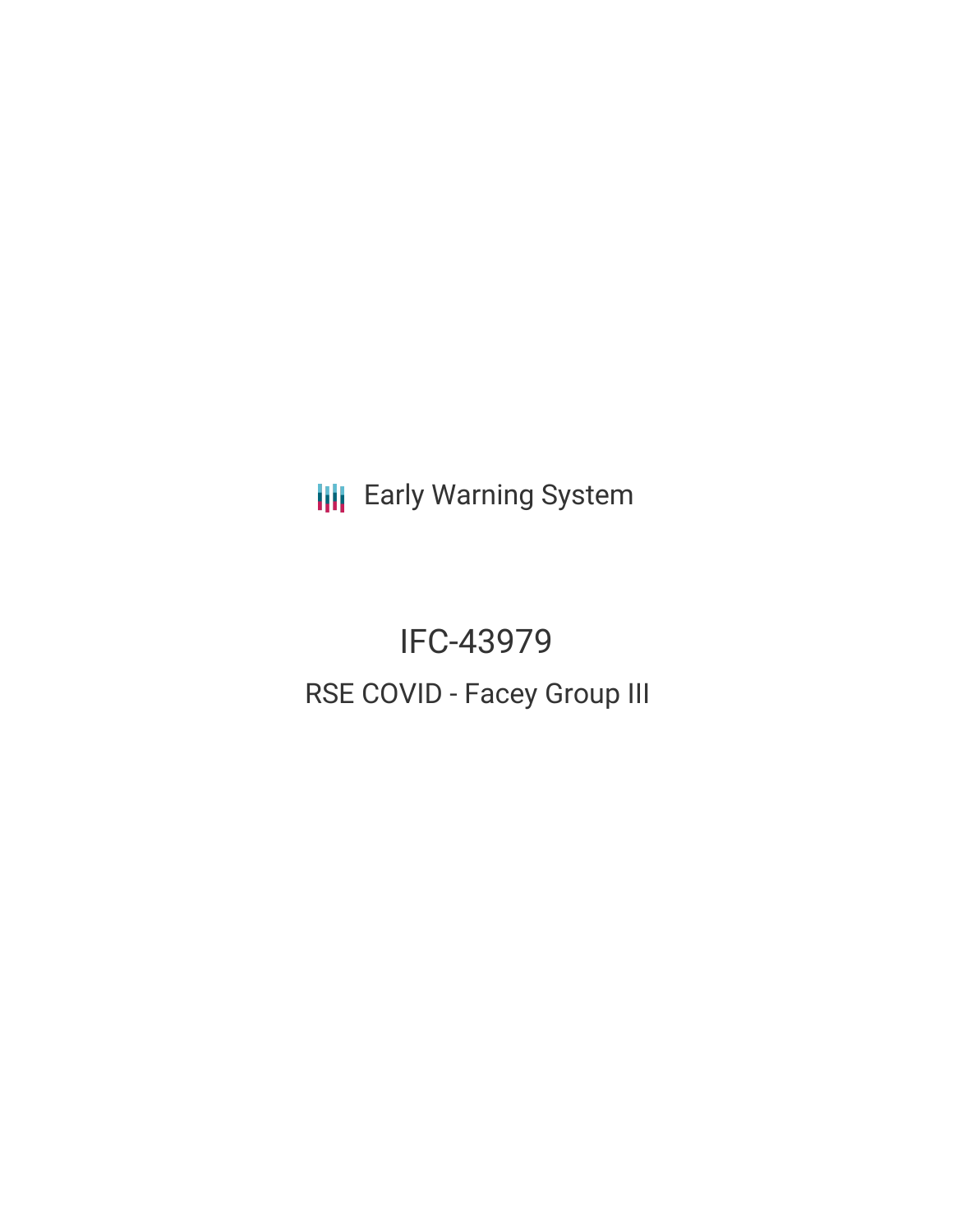# **Quick Facts**

| <b>Countries</b>               | Jamaica                                 |
|--------------------------------|-----------------------------------------|
| <b>Financial Institutions</b>  | International Finance Corporation (IFC) |
| <b>Status</b>                  | Active                                  |
| <b>Bank Risk Rating</b>        | B                                       |
| <b>Voting Date</b>             | 2020-12-15                              |
| <b>Borrower</b>                | <b>FACEY GROUP LIMITED</b>              |
| <b>Sectors</b>                 | Communications                          |
| <b>Investment Type(s)</b>      | Loan                                    |
| <b>Investment Amount (USD)</b> | \$15.00 million                         |
| <b>Project Cost (USD)</b>      | $$15.00$ million                        |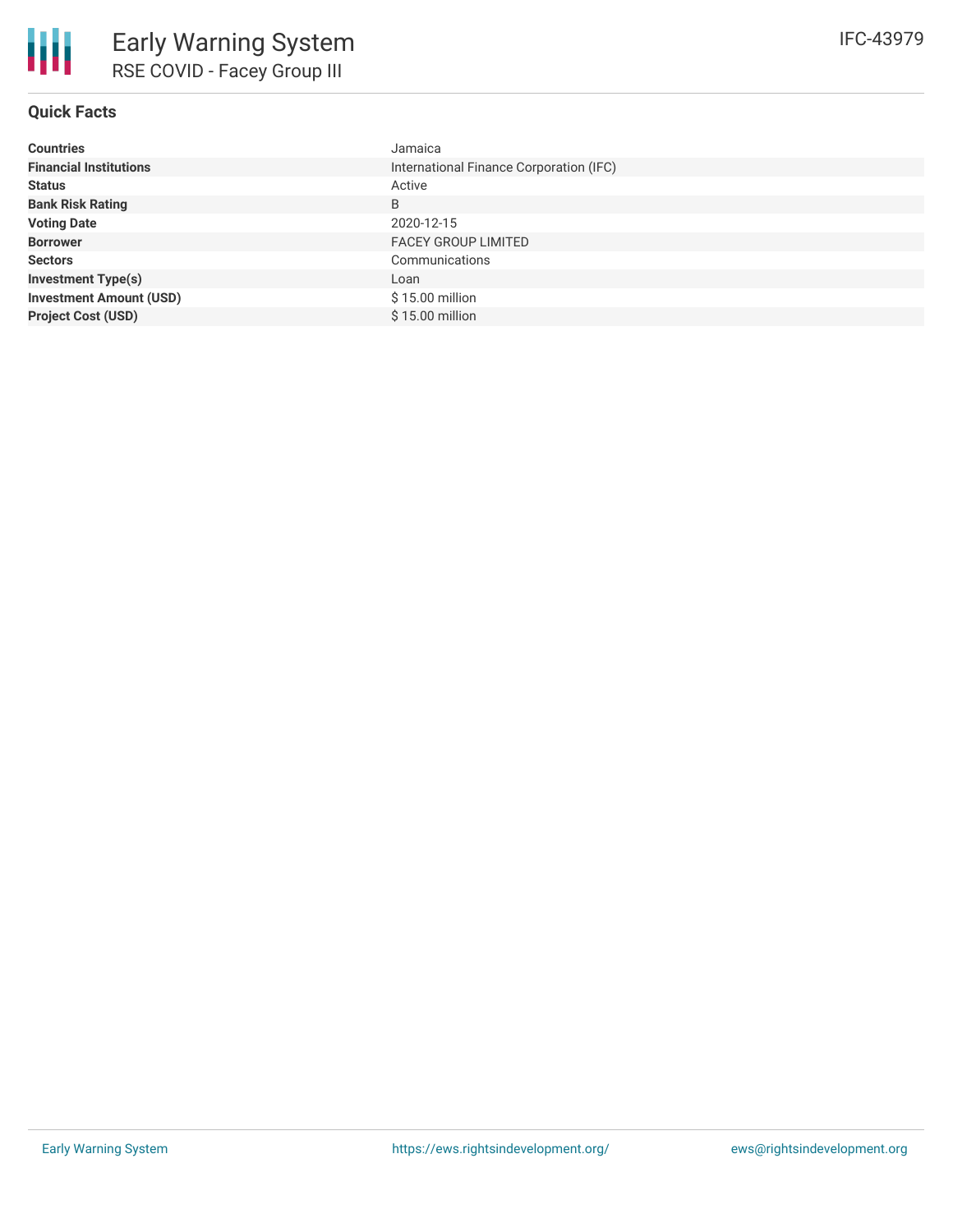# **Project Description**

### **Project Description**

IFC's investment consists in a subordinated corporate loan of up to US\$ 15 million to provide liquidity to Productive Business Solutions Limited ("PBS" or the "Company") and Facey Group Limited ("Facey" or the "Group") to continue weathering the Covid-19 pandemic and fuel working capital needs as the Company recovers to pre-pandemic levels and beyond. The investment is part of the WBG's Covid-19 response envelope.

Facey Group, founded in 1926 and an IFC client since 2014, is a leading value-added distribution, services, and telecom conglomerate in the Central America and Caribbean ("CAC") region. Facey operates, through its subsidiaries, in two main business lines: (i) Business/IT Solutions, Distribution and Services (PBS); and (ii) Telecom Distribution and Services (Interlinc). The Group is headquartered in Jamaica and operates in over 30 countries throughout the Caribbean, Central America, Pacific Region, and the United States.

Productive Business Solutions Limited ("PBS" or "the Company"), founded in 2001, is Facey's main subsidiary and a leading workplace technology solutions provider in the CAC region with over 8,000 customers across more than 29 markets. PBS mainly operates in two business lines: (i) IT distribution and servicing – ranging from printing and computing equipment to networking, security, and software products; and (ii) business and technology workplace solutions. The Company maintains regional distribution agreements with key global IT players such as Xerox, Cisco, Oracle, HP, L3, among others. PBS is headquartered in Guatemala and is a publicly listed company in the Jamaica and Barbados Stock Exchanges.

This project is linked to <https://disclosures.ifc.org/project-detail/SII/33791/facey-group-ii>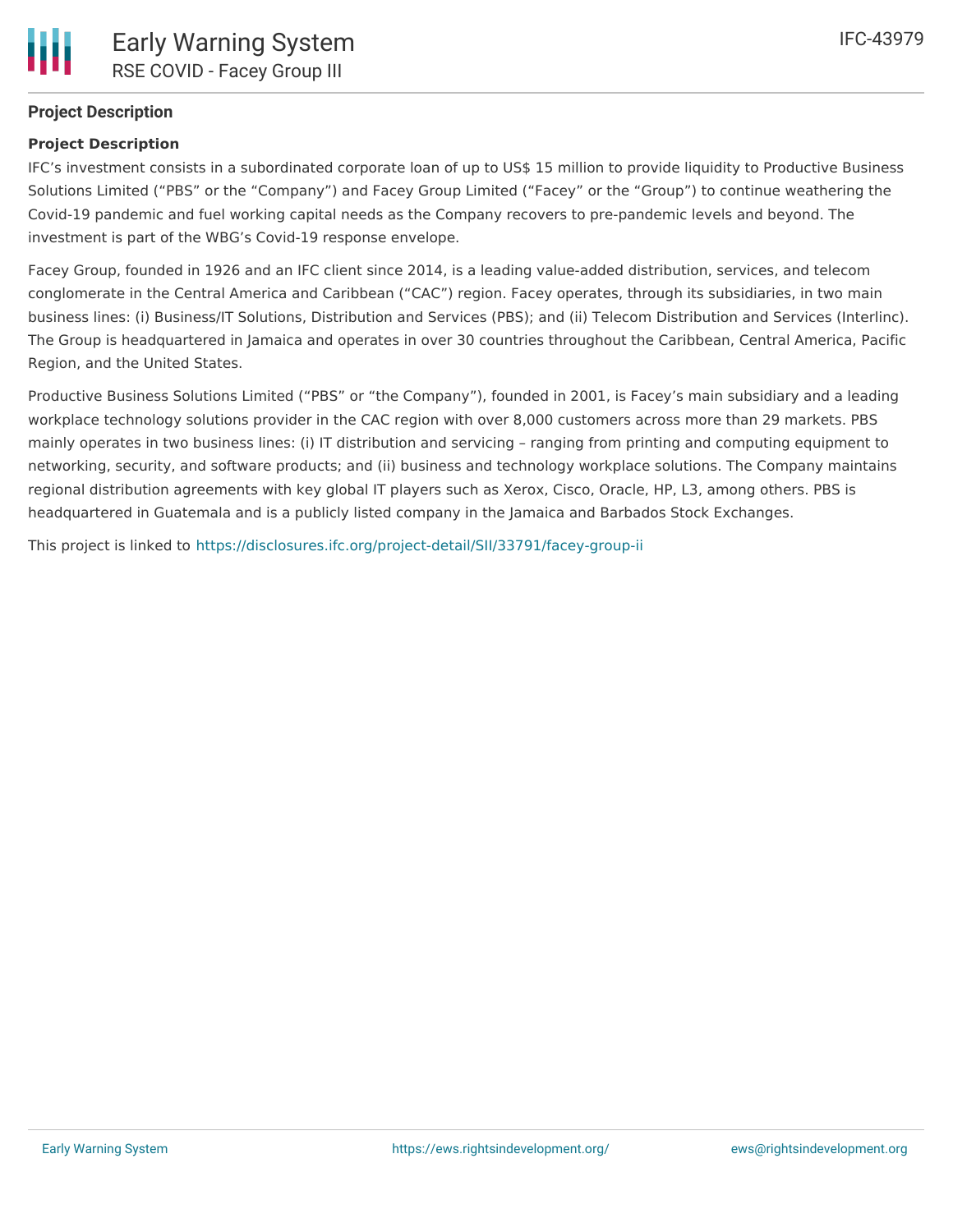### **Investment Description**

• International Finance Corporation (IFC)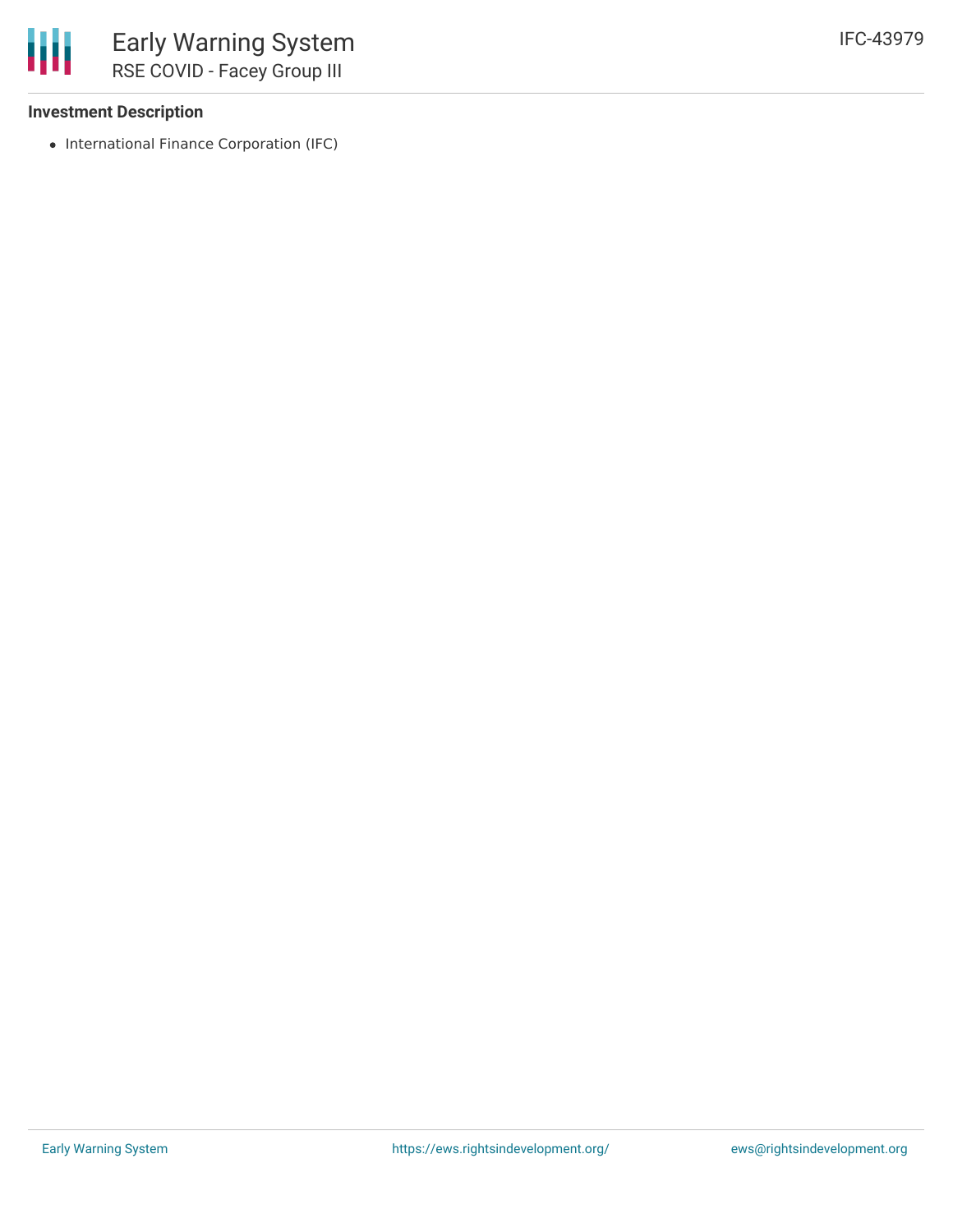

# Early Warning System RSE COVID - Facey Group III

| <b>Private Actor 1</b> | <b>Private Actor</b><br>1 Role | <b>Private Actor</b><br>1 Sector | <b>Relation</b> | <b>Private Actor 2</b>                                                                                            | <b>Private Actor</b> Private Actor<br>2 Role | 2 Sector       |
|------------------------|--------------------------------|----------------------------------|-----------------|-------------------------------------------------------------------------------------------------------------------|----------------------------------------------|----------------|
|                        |                                |                                  |                 | Facey Group Limited Parent Company Communications contracts with Productive Business Solutions Limited Subsidiary |                                              | Communications |